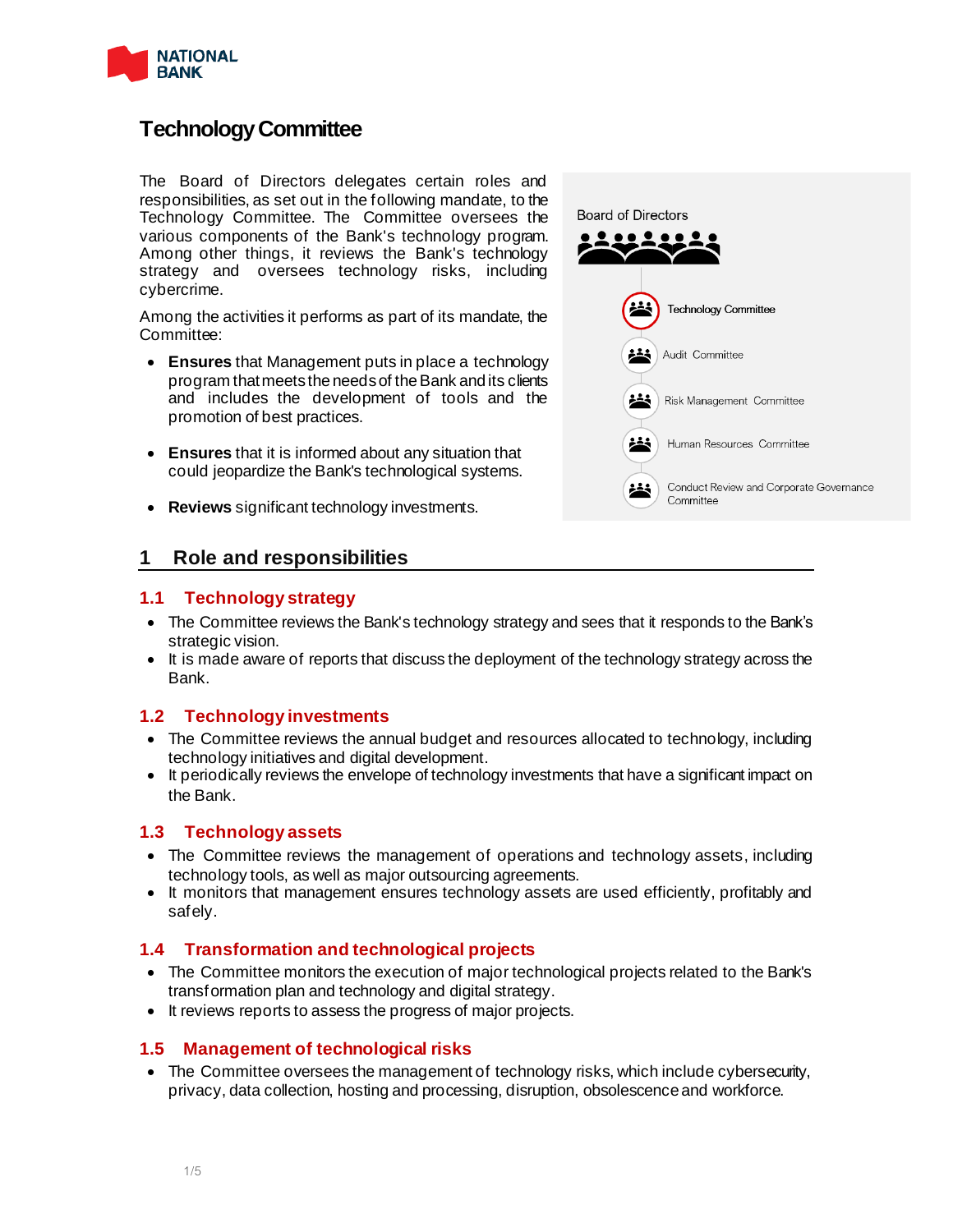

• It reviews reports that assess the Bank's exposure to these risks versus established limits and the strength of the technology program.

## **1.6 Cyber security**

- The Committee reviews the effectiveness of the cyber security program by ensuring that identification, protection, detection and response measures are in place.
- It reviews the Bank's cyber resiliency practices, including cyber security crisis preparedness, incident response and disaster recovery plans.
- It obtains assurance from management that employees are adequately trained in cyber security.
- It is also informed of privacy breaches that have a significant impact on the Bank.

## **1.7 Technology watch**

- The Committee keeps abreast of emerging technologies, trends and innovations in the marketplace and assesses their impact on the Bank's strategic plans.
- It reviews analyses and lessons learned from incidents in the marketplace to assess the soundness of the Bank's practices and, where appropriate, to strengthen them.

## **2 Powers**

## **2.1. Hiring independent external consultants**

- The Committee may hire independent counsel or other external consultants to assist it in carrying out its responsibilities.
- The Committee sets the compensation of its consultants. The Bank provides the necessary funds to defray the costs of these consultants' services.

## **2.2. Investigating and having access to books, records, facilities, officers and employees**

• The Committee may investigate any matter it deems relevant. In conducting its investigation, it may have full access to the books, records, facilities, officers and employees of the Bank.

## **2.3. Delegating powers to a sub-committee**

• The Committee may, at its discretion, appoint a sub-committee to consider any matter covered by this mandate.

## **2.4. Communicating directly with officers and employees**

The Committee may communicate directly with the Executive Vice-President – Information Technology and Operations, the Executive Vice-President – Risk Management, the Chief Information Security Officer, the Chief Privacy Officer and any other officer or employee of the Bank.

## **2.5. Performing any duties assigned to it or required by law**

- The Committee performs any duty required by applicable legislation or assigned to it by the Board from time to time.
- The Committee submits to the Board all recommendations it deems appropriate on matters within its purview.

## **2.6. Continuing education**

- The Committee stays informed of legislative and regulatory changes with respect to risk management.
- The Committee informs the Board of such changes or new requirements.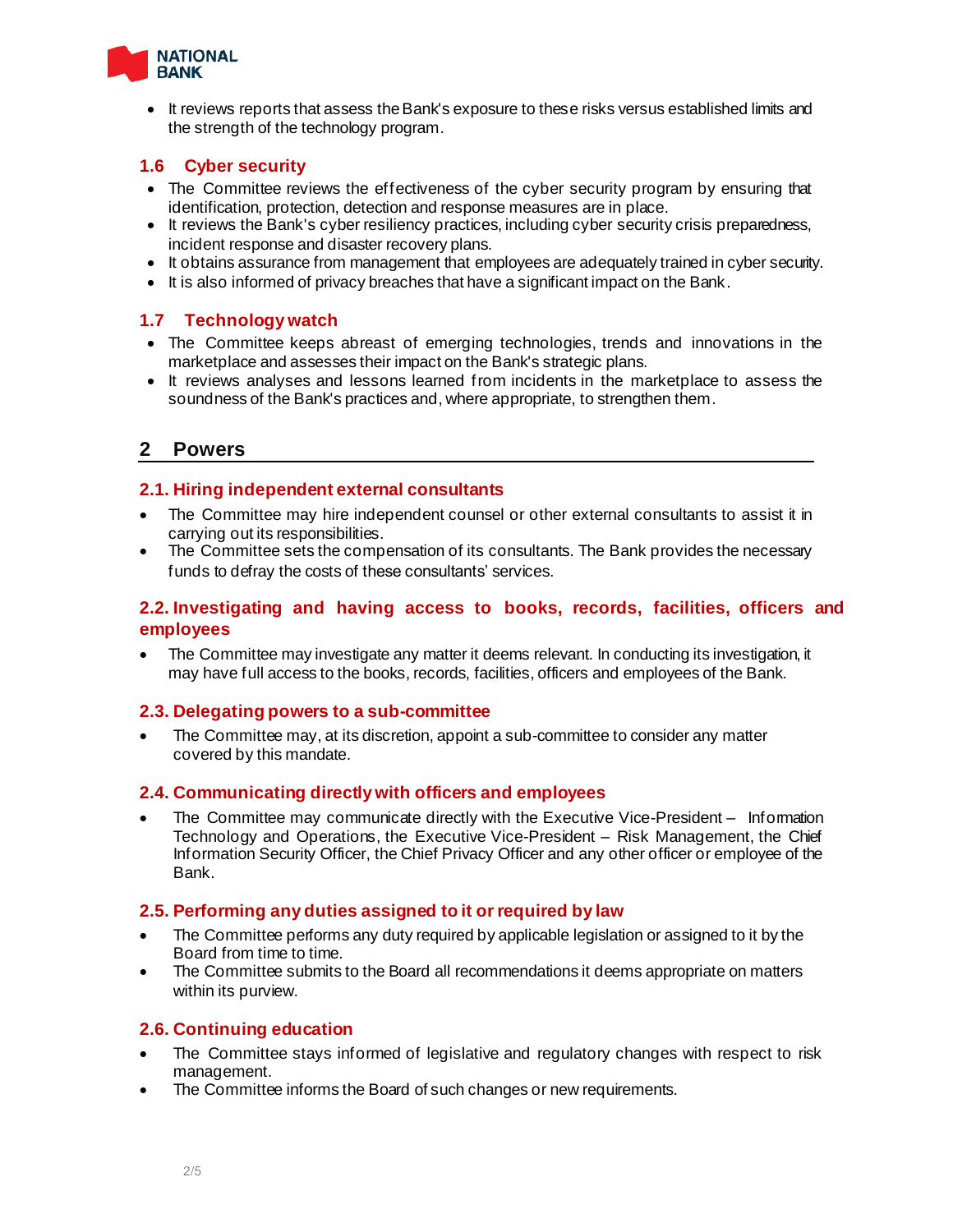

• In order to keep up to date on all matters covered by its mandate, the Committee members participate in information sessions on topics that are relevant to them.

## **3 Composition**

## **3.1 Composition of the Committee**

- Constituted by the Board and composed of Board Directors.
- Minimum of three members. Each member must have a good understanding of technology issues or be able to acquire the necessary knowledge or expertise within a reasonable period of time after appointment.
- Members are appointed by the Board.
- A Chair, appointed by the Board from among the Committee members.
- A Secretary, who is the Secretary of the Bank, an Assistant Secretary or such other person as the Secretary of the Bank may designate.
- The composition of the Committee is reviewed annually.

## **3.2 Chair of the Committee**

- The duties of the Chair of the Committee are set out in the Committee's Mandate. The Chair of the Committee may ask the Chair of the Board to have certain matters under the Committee's responsibility referred to the Board.
- If the Chair cannot be present, the Committee will select a Chair from the Committee members present at that meeting or ask the Chair of the Board to chair the meeting.

## **3.3 Selection criteria for Committee members**

### **Be independent**

• Each member must be independent as defined by the Canadian Securities Administrators.

## **3.4 Term of mandate for Committee members**

#### **Duration**

- Each member holds office until their successor is appointed or until they:
- Resign
- Are dismissed
- No longer serves as a Board Director

#### **Filling a vacancy**

- Any vacancy on the Committee is filled by the Board as it deems appropriate.
- If the Board does not appoint a new member and the Committee has the minimum number of members required, the decisions of the Committee are valid.

## **4. Meetings**

## **4.1. Dates of meetings**

#### **Regular meetings scheduled in advance**

- At least one meeting per quarter.
- Dates, times, purposes and locations of meetings are set in advance by the Board. This information is sent to members annually. No other notice is sent.

#### **Unscheduled meetings called during the year (as needed)**

#### **Who may call them**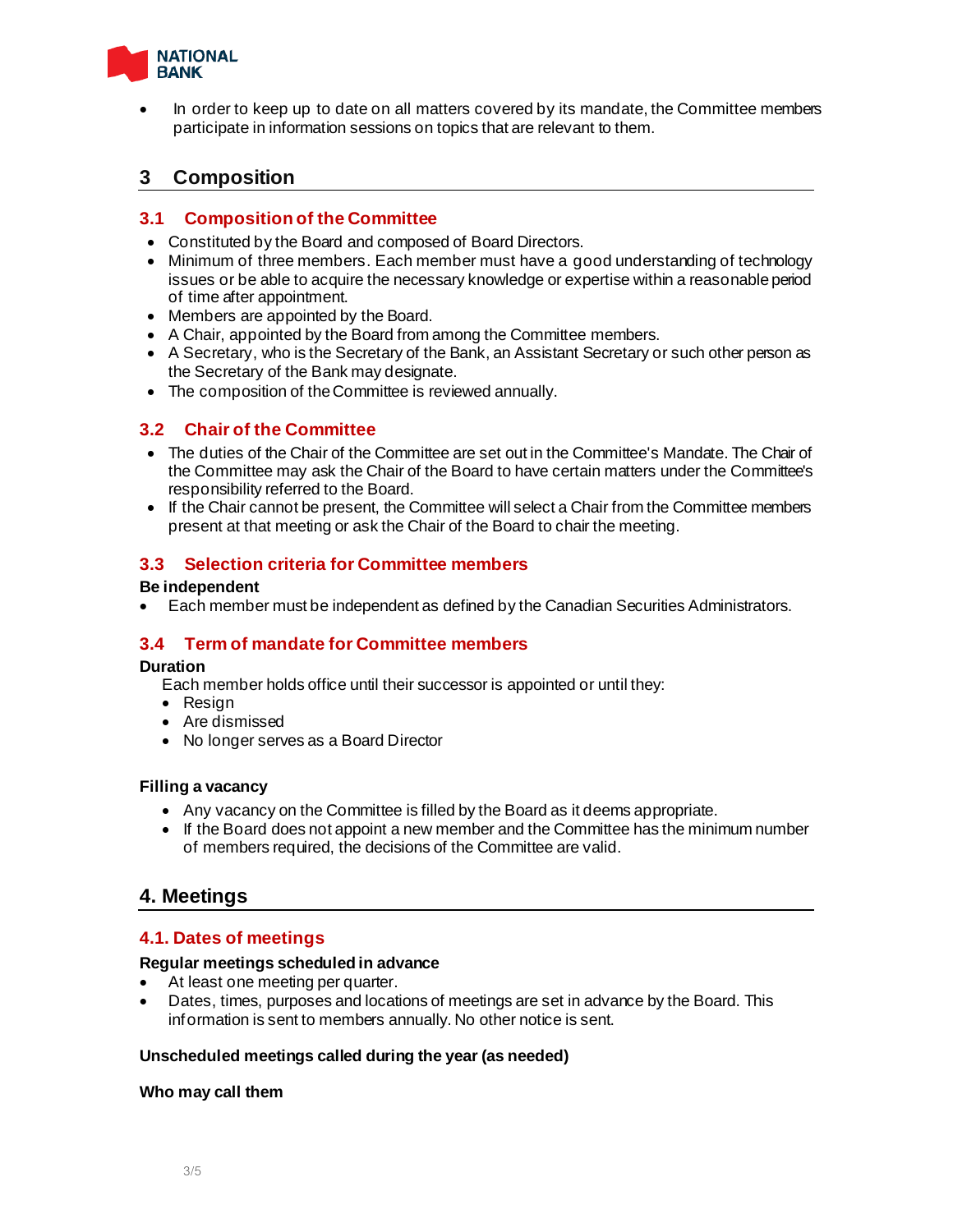

- Unscheduled meetings may be called by:
	- The Chair of the Committee
	- Any other Committee member
	- ✓ The Chair of the Board
	- $\checkmark$  The President and Chief Executive Officer
	- $\checkmark$  The Executive Vice-President Technology and Operations

#### **Date, time and location of such a meeting**

The date, time, purpose and location of the meeting are sent by any means of communication, without any required additional notice. The notice also states the purpose of the meeting.

### **Notice of meeting required barring exceptions**

- *24-hour notice:* Members must be advised about an unscheduled meeting no less than 24 hours before the time and date set for the meeting.
- *Waiver of notice:* The presence of a member at a meeting constitutes a waiver of this notice of meeting, except if this member is present to specifically oppose the review of any issue, claiming that the meeting was not called in due form.
- *Exception No. 1 – Two-hour notice:* The notice may be sent two hours in advance if there is an emergency called by the Chair of the Board, the Chair of the Committee or the President and Chief Executive Officer.
- *Exception No. 2 – Without notice:* An unscheduled Committee meeting may be held without notice when all Committee members are present or when the absent members provide a written waiver of notice of the meeting.

#### **Exceptional meetings of the Board to review matters of interest to the Committee**

• The Committee Chair may call a meeting of the Board to discuss matters of interest to the **Committee** 

#### **4.2. Attendance in person or remotely**

• Meetings may be held by telephone or via any other means that enable all members to communicate with each other adequately and simultaneously. The person participating remotely is presumed to be in attendance.

## **4.3. Individuals who can be invited to meetings**

#### **President and Chief Executive Officer**

• He or she may attend every meeting of the Committee.

#### **Chair of the Board of Directors**

• He or she may attend every meeting of the Committee

#### **Any other person invited by the Committee**

They can attend all or part of the meeting, based on what has been agreed to with the Committee.

#### **In camera meeting**

• Part of the meeting must always take place in the absence of the President and Chief Executive Officer or any other Bank officer.

#### **4.4. Minimum number of members to hold a meeting of the Committee (quorum)**

• A majority of the Committee members must be present. If a member is temporarily absent from a meeting because the topic discussed puts them in a conflict of interest, they will be considered to be present for the meeting (subsection 182(3) of the Bank Act).